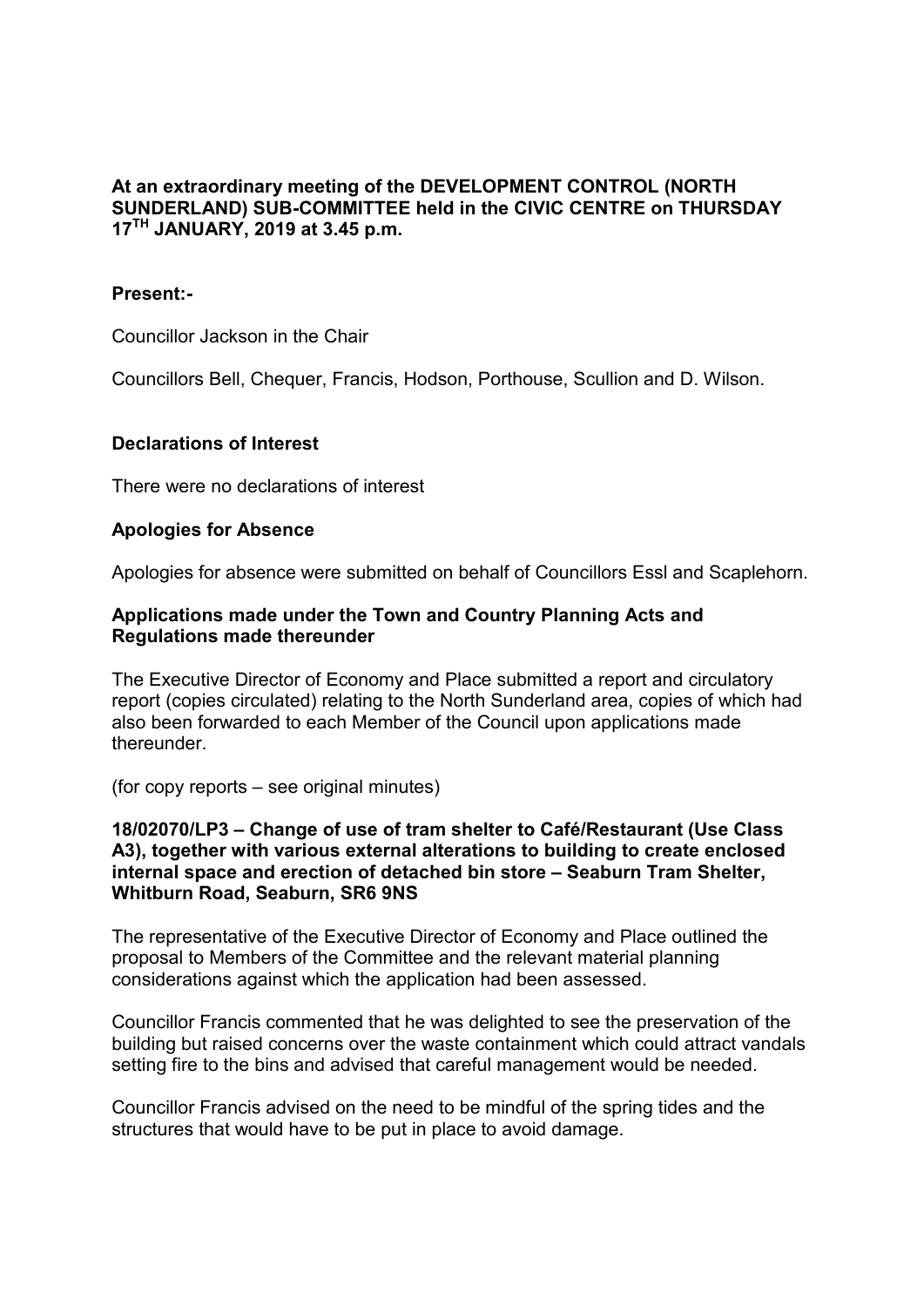In response to Councillor Francis query over the cycle lane and bus stop, the representative from Highways advised that they would look to implement give way plans on either side of the cycle lane.

1. RESOLVED that Members grant consent under Regulation 3 of the Town and Country Planning (General Regulations) 1992 (as amended), subject to the nine draft conditions contained within the report.

## **18/02071/LP3 – Change of use from storage facility (use class B8) to café/restaurant (Use Class A3) together with various external alterations, provision of bin store above existing storage area along with creation of access from A183 – Bay Shelter, Whitburn Bents Road, Seaburn, SR6 8AD**

The representative of the Executive Director of Economy and Place outlined the proposal to Members of the Committee and the relevant material planning considerations against which the application had been assessed.

Councillor Francis raised previous comments in relation to the vandalism of bins and also that he was surprised to see the representations on the flood risks as there was no natural protection of the building it would surely suffer the consequences of storms.

Councillor Francis also raised concerns over the ventilation required which could be unsightly and noisy.

Andrew Browning, Principal Planning Officer advised that the Environment Agency provided mapping of flood risks and that it was their conclusion the site was not within a flood risk zone therefore it satisfied all planning quidance.

In relation to the ventilation, a condition was included requiring further details on extraction and such like, so if changes to the appearance of the building was to be made, it may need further planning permission.

2. RESOLVED that Members grant consent under Regulation 3 of the Town and Country Planning (General Regulations) 1992 (as amended), subject to the 12 draft conditions contained within the report and Condition 9 and 12 amended as detailed in the circulatory report.

## **18/02072/LP3 – Erection of 12 no. beach huts within embankment, with associated landscaping – Lower Promenade Between Fat Buddha and Little Italy Restaurant, Whitburn Bents Road, Seaburn, Sunderland**

The representative of the Executive Director of Economy and Place outlined the proposal to Members of the Committee and the relevant material planning considerations against which the application had been assessed.

Councillor Francis raised concerns again over the effects that the tide would have on the proposal and also queried who would be responsible for the cleaning of the huts.